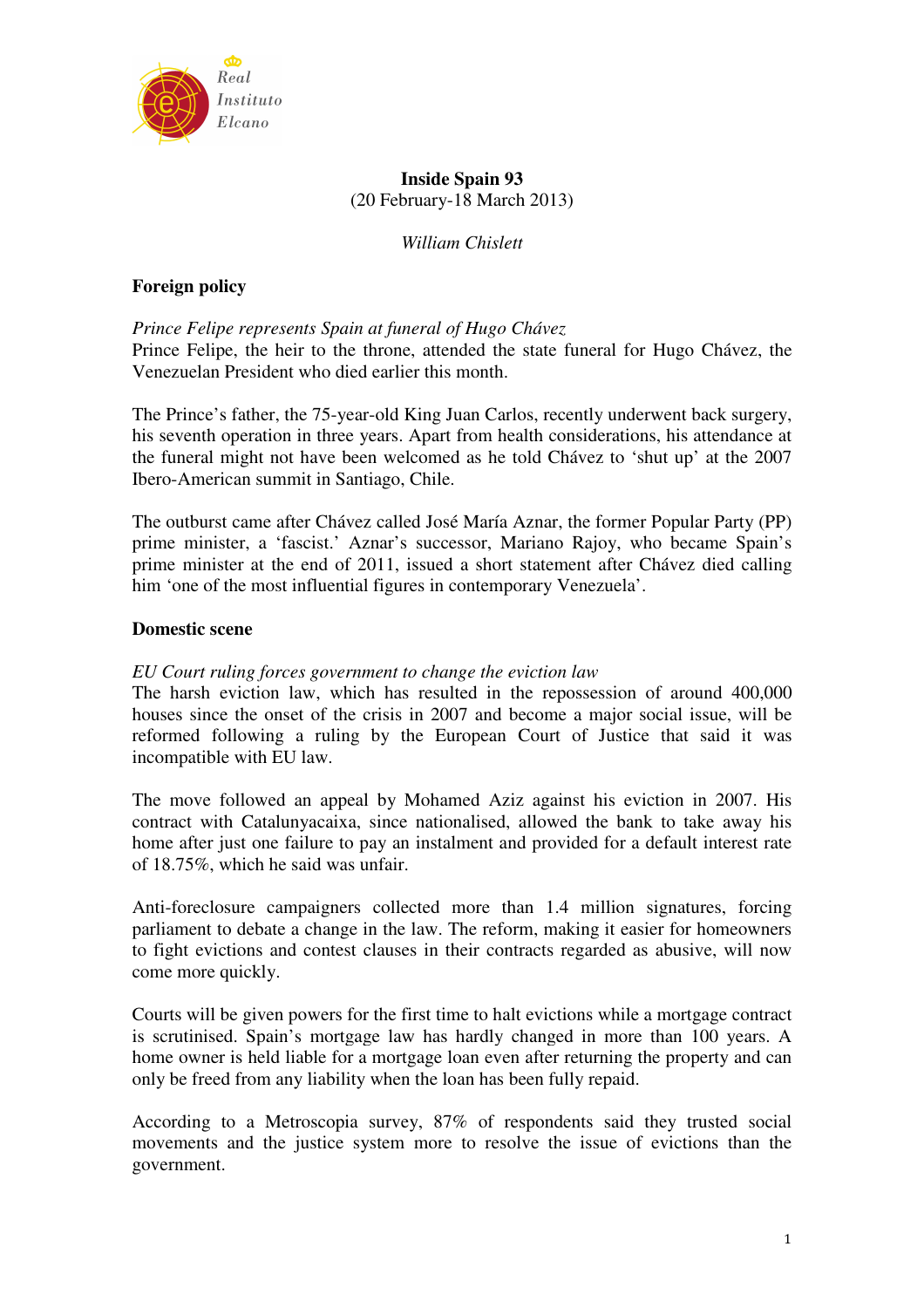

*Popular Party under further scrutiny as judge links Bárcenas papers with Gürtel corruption case* 

The judge investigating the case known as Gürtel, involving bribery, money laundering and tax evasion among a circle of PP politicians and businessmen, moved towards incorporating the case involving a secret slush fund allegedly handled by Luis Bárcenas, the PP's former treasurer.

Pablo Ruz, a judge at the *Audiencia Nacional*, took this step after the police said it had discovered links between the two scandals. Ruz ordered the PP to hand over all information on donations over the last 20 years.

Investigations into the ongoing Gürtel case (since 2009) revealed earlier this year that Bárcenas had Swiss bank accounts with €22 million. The leading daily *El País* then published parts of a handwritten ledger that showed payments in cash to PP leaders including the Prime Minister, Mariano Rajoy, (€322,231 between 1998 and 2008) and donations from companies, mainly construction firms.

Rajoy vehemently denied receiving any money, while Bárcenas said the publication of the accounts was a 'set-up' and the handwriting was not his.

Bárcenas, whose passport has been removed so that he cannot leave Spain, was summoned to repeat the handwriting test after it was suspected he had changed the way he formed letters.

As soon as the ledger was published, the anti corruption prosecutor's office (whose head is appointed by the government) began to take evidence. It determines whether there is a case to answer, something that Ruz appears to have already decided.

The PP filed a lawsuit against *El País* for defamation*,* more than a month after the newspaper published the ledger, and Bárcenas filed a lawsuit against the PP for firing him without just cause. He is seeking compensation of €905,000.

In a separate development, another judge, Javier Gómez Bermúdez, accepted a lawsuit brought by United Left (IU) and summoned businessmen named in the ledger for allegedly donating funds to the PP that surpassed the legal limit.

The state prosecutor apparently favours Ruz rather than Gómez Bermúdez to assume the Bárcenas case. Ruz is an interim judge and due to leave the *Audiencia Nacional* in September which would prolong the case, while Gómez Bermúdez crossed swords with the PP over the handling of the case regarding the bomb attacks in Madrid that killed close to 200 people on 11 March 2004.

Corruption is now the second most worrying problem for Spaniards after unemployment, according to the government-funded Centre for Sociological Research (CIS). In its latest survey, 40% said it was the country's main problem, up from 17.7% in January.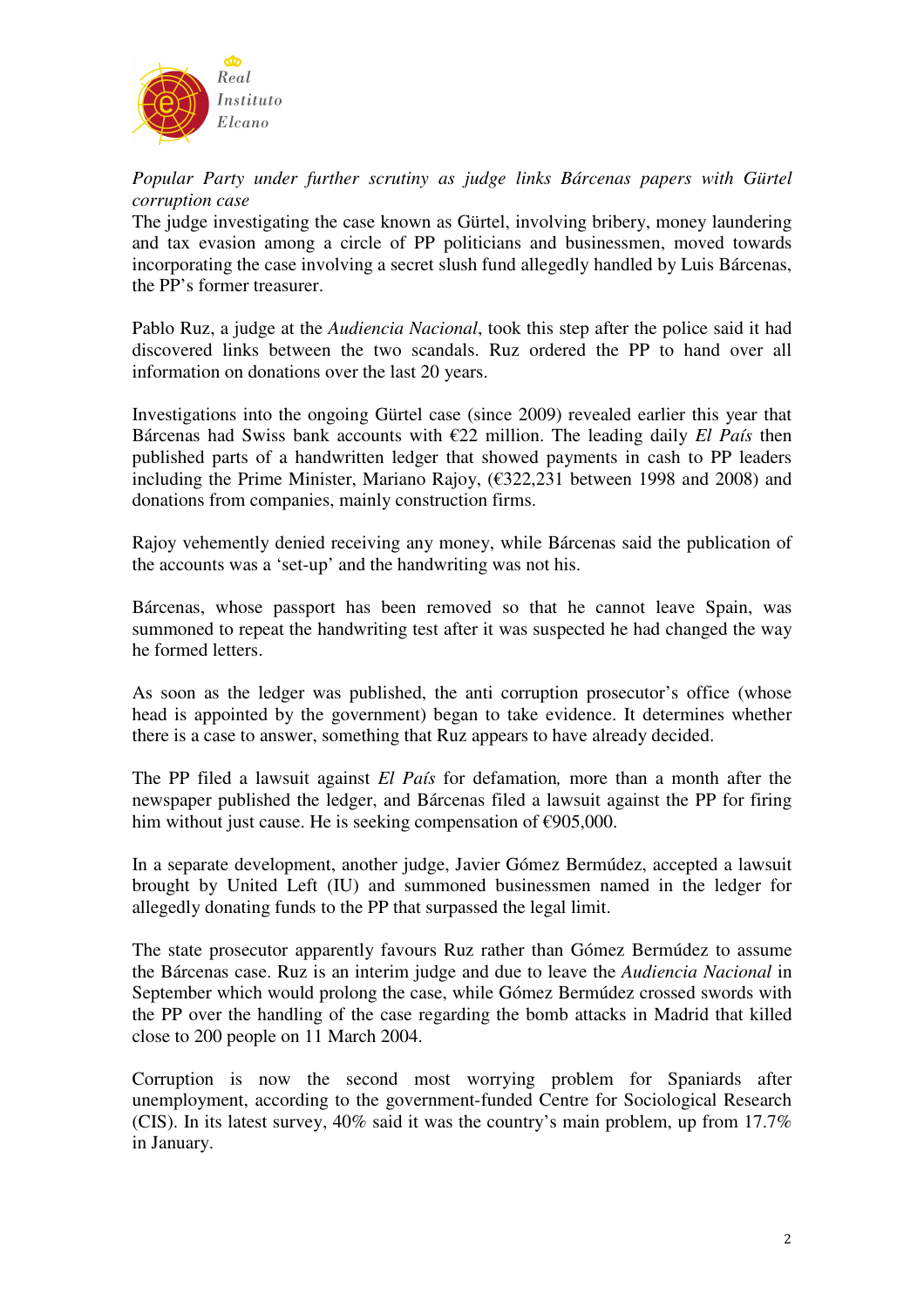

*Public prosecutor of Catalonia resigns over independence referendum remarks*  Martín Rodríguez Sol, the public prosecutor of Catalonia, quit his post after the state attorney general opened a case against him for overstepping his role and defending the legitimacy of a referendum on the region's independence which the central government has declared illegal.

His departure added fuel to the controversial issue of the referendum, which is scheduled to be held by the end of 2014.

Rodríguez Sol said Catalans should be given the 'possibility of expressing what they want', while making it clear, subsequently, that he was against independence.

Artur Mas, the president of the Catalan government and head of the centre-right nationalist Convergence and Union party (CiU), announced he would speed up the law enabling the referendum to be held.

According to a poll by the public opinion agency of the Catalan government, 55% of Catalans would vote in favour of independence. The poll also showed the CiU losing ground to the more radical pro-independence Catalan Republican Left (ERC). If elections were held now, the ERC would gain a larger share of the votes than the CiU, for the first time, but fewer seats in the Catalan parliament.

The referendum push has opened up a division between the Socialist Party (PSOE) and the affiliated Catalan Socialist Party (PSC), which, for the first time, broke ranks in the national parliament in Madrid this month when 13 of its 14 deputies disobeyed the party line by voting in favour of a motion urging the conservative PP government to allow the referendum. The motion was also supported by the CiU, the ERC and another Catalan party.

The vote angered the Socialist party leadership at the national level and led Alfredo Pérez Rubalcaba, the PSOE leader, to call for a review of the relations with the PSC. Socialist votes in Catalonia (for the PSC) have played a significant role in getting the PSOE elected to govern Spain.

The PSC deputy Carme Chacón, who lost to Rubalcaba when the PSOE elected a new secretary general to replace José Luis Rodríguez Zapatero, the former prime minister, after the PP won a sweeping victory in the November 2011 general election at which Rubalcaba was the Socialist candidate, sat on the fence. She did not vote for the motion or against it or abstained. The 14 were fined  $€600$  each and the PSC is no longer part of the leadership of the Socialist parliamentary group.

Chacón is widely believed to still harbour ambitions to be the PSOE candidate for prime minister in the next general election, not due until 2015.

In the Catalan parliament, the PSC's proposal for a referendum was supported by 104 of the 135 MPs, 14 more than the proposal put forward by the CiU in February and strengthening Mas's hand.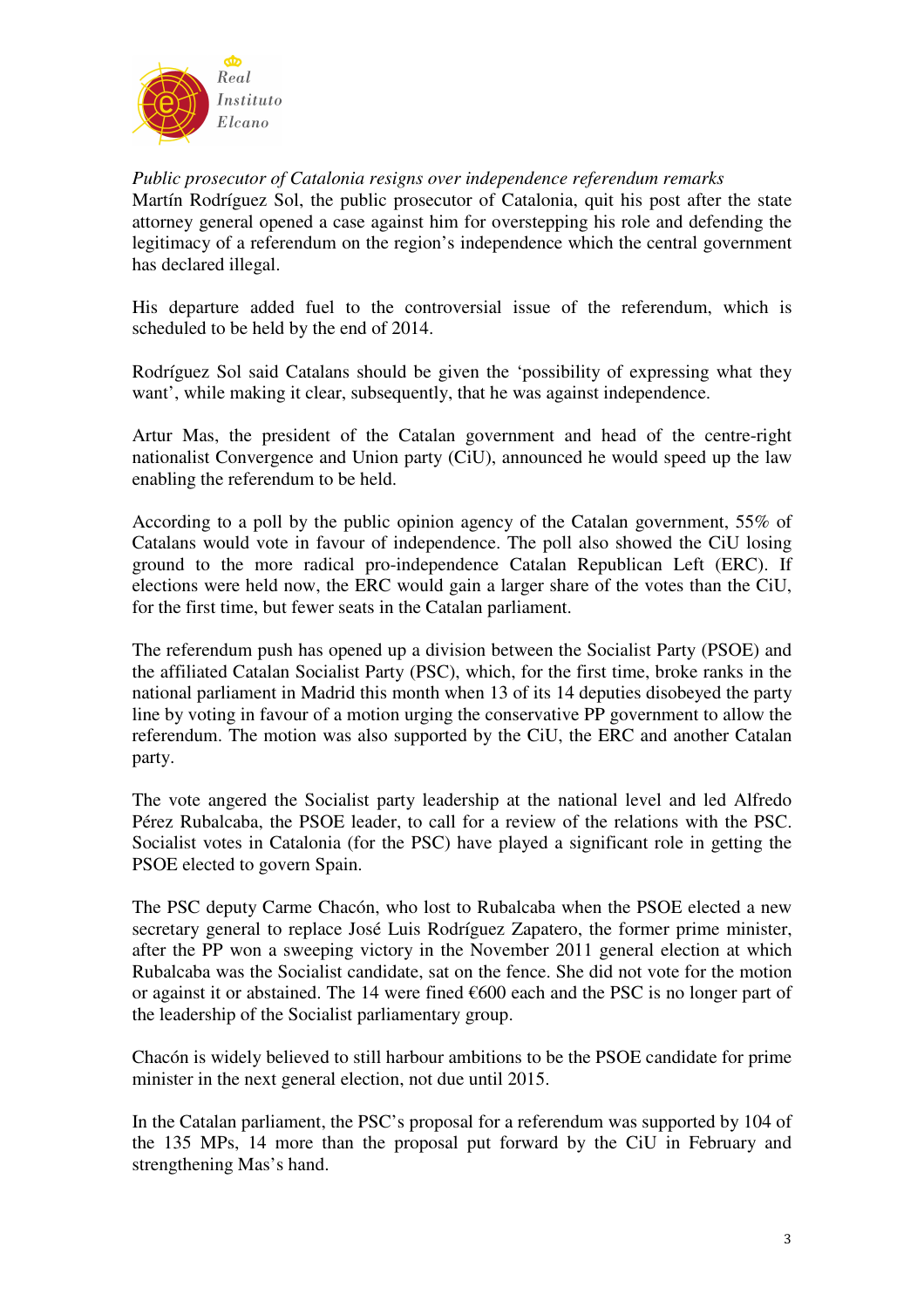

# *King's son-in-law questioned further in corruption probe*

Iñaki Urdangarin, the son-in-law of King Juan Carlos, who is under investigation for allegedly misusing millions of euros in public funds between 2004 and 2006 and for tax evasion, was questioned by a judge in Mallorca for the second time in a year.

Urdangarin, suspended from official royal engagements, read a statement distancing the King from the scandal. He said the royal house 'had no opinion, did not advise and did not authorise' any of his activities at the non-profit making Nóos Institute which he headed. 'On the contrary, when the accusations arose, the palace recommended I stop any activity not considered appropriate to my institutional status, which I did'.

The statement followed e-mails published in newspapers, which appeared to show that the King took a close interest in Urdangarin's business affairs.

In a separate development, Pere Navarro, the head of the Catalan Socialist Party (PSC), called for the King to abdicate in favour of his son, Prince Felipe. This was an unprecedented move by the leader of a prominent political party and provoked an angry response from Alfredo Pérez Rubalcaba, the leader of the Socialist Party to which the PSC is affiliated.

# *Spain heads healthy life ranking…*

Spaniards have the most years of healthy life, according to a wide-ranging study published in *The Lancet*, the world's leading general medical journal (see Figure 1).

|                | <b>Years of healthy life</b> | Life expectancy |
|----------------|------------------------------|-----------------|
| 1. Spain       | 70.9                         | 81.4            |
| 2. Italy       | 70.2                         | 81.5            |
| 3. Australia   | 70.1                         | 81.5            |
| 4. Sweden      | 69.6                         | 81.4            |
| 5. Canada      | 69.6                         | 80.6            |
| 6. France      | 69.5                         | 80.9            |
| 7. Austria     | 69.1                         | 80.6            |
| 8. Netherlands | 69.1                         | 80.6            |
| 9. Germany     | 69.0                         | 80.2            |
| 10. Ireland    | 68.9                         | 79.9            |
| 11. UK         | 68.6                         | 79.9            |
| 12. US         | 67.9                         | 78.2            |

#### **Figure 1. Top 10 and the UK and the US by years of health**

Source: The Lancet.

The Global Burden of Disease Study compares death rates, disease and health risks in 1990 and in 2010 for 19 countries.

Spaniards are not only living longer, but, unlike Britons, are also enjoying shorter periods of ill health and disability. The premature death rate, often linked to avoidable risk factors such as smoking, high blood pressure and obesity, has hardly changed in the UK for both men and women aged 20-54.

Professor Kevin Fenton, director of health and wellbeing at the government agency Public Health England and report co-author, called the report a 'wake-up call' for the UK.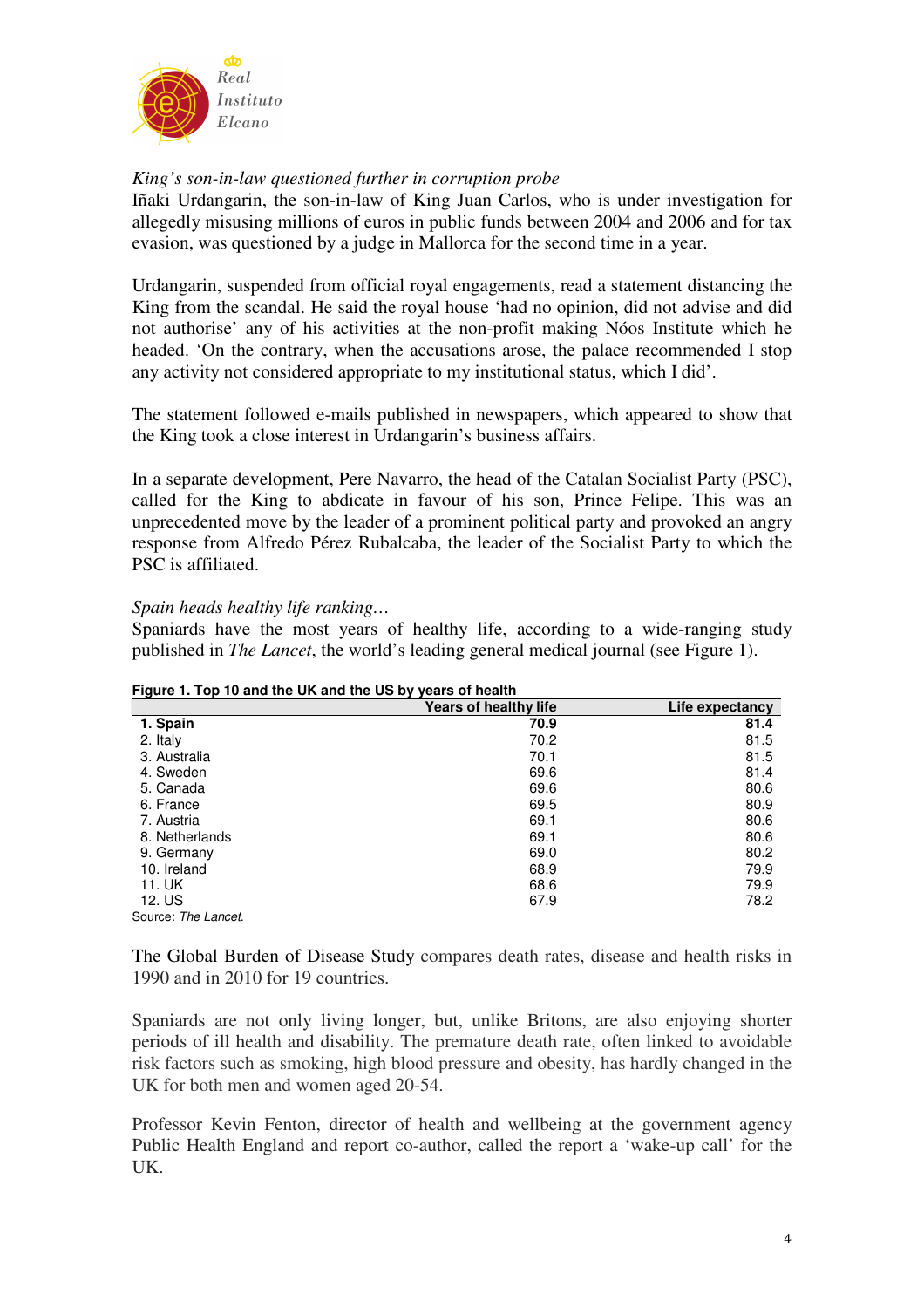

Spain's average life expectancy increased from 76.9 years in 1990 (the seventh longest of the 19 countries) to 81.4 in 2010 (the fourth longest), compared to Britons' rise from 75.7 (12<sup>th</sup>) to 79.9 (14<sup>th</sup>).

There was a marked improvement in Spain between 1990 and 2010 in chronic obstructive pulmonary disease, breast cancer, cirrhosis, diabetes and chronic kidney disease, reflecting, to some extent, the healthier diet and life style.

However, Spain cannot rest on its laurels. The national survey on health published this month showed an increase in the proportion of the population regarded as overweight from 40% in 1987 to 54% in 2012.

*… Remains in 23rd place in Human Development Index* 

#### **Figure 2. UN Human Development Index (HDI) for selected countries**

|                          | <b>Human</b>       | <b>Life Expectancy</b> | Mean years of    | <b>GNI</b> per capita |
|--------------------------|--------------------|------------------------|------------------|-----------------------|
|                          | <b>Development</b> | at birth               | schooling (2010) | (2005 PPP US\$)       |
| Ranking (1)              | Index Value (2)    | 2012 (years)           |                  | 2012                  |
| 1. Norway                | 0.955              | 81.3                   | 12.6             | 48,688                |
| 3. United States         | 0.937              | 78.7                   | 13.3             | 43,480                |
| 5. Germany               | 0.920              | 80.6                   | 12.2             | 35,431                |
| 20. France               | 0.893              | 81.2                   | 10.1             | 36,438                |
| 23. Spain                | 0.885              | 81.6                   | 10.4             | 25,947                |
| 25. Italy                | 0.881              | 82.0                   | 10.1             | 26,158                |
| 26. UK                   | 0.875              | 80.3                   | 9.4              | 32,538                |
| 39. Poland               | 0.821              | 76.3                   | 10.0             | 17,776                |
| $(4)$ $0.44407$ $0.4407$ |                    |                        |                  |                       |

(1) Out of 187 countries.

(2) The maximum value is one.

Source: United Nations Human Development Report, 2013.

## **The Economy**

## *Budget Deficit Reduced to 6.7% of GDP, Close to the EU's Target*

The budget deficit dropped in 2012 to 6.7% of GDP from 9.0% in 2011, close to the target of 6.3% set by the European Commission.

Including the one-off euro zone bailout funds for ailing banks, the deficit was 10.2% of GDP (see Figure 3). This figure does not count for the Commission's purposes. Ireland, however, was forced to account for its bank bailouts in its official budget deficit figure in 2011.

Spain has received more lenient treatment because bank recapitalisations look like being mutualised retroactively once the European Central Bank has been established as a single supervisory mechanism by March 2014, a plan that did not exist in 2011.

#### **Figure 3. Deficit of public administrations (% of GDP)**

|                                           | 2012 | 2011 |
|-------------------------------------------|------|------|
| Central government                        | 3.8  | 5.1  |
| Regional governments                      |      | 3.3  |
| Local governments                         | 0.2  | 0.5  |
| Social security                           | 1.0  | 0.1  |
| General government                        | 6.7  | 9.0  |
| $\sim$ $\sim$ $\sim$ $\sim$ $\sim$ $\sim$ |      |      |

Source: Finance Ministry.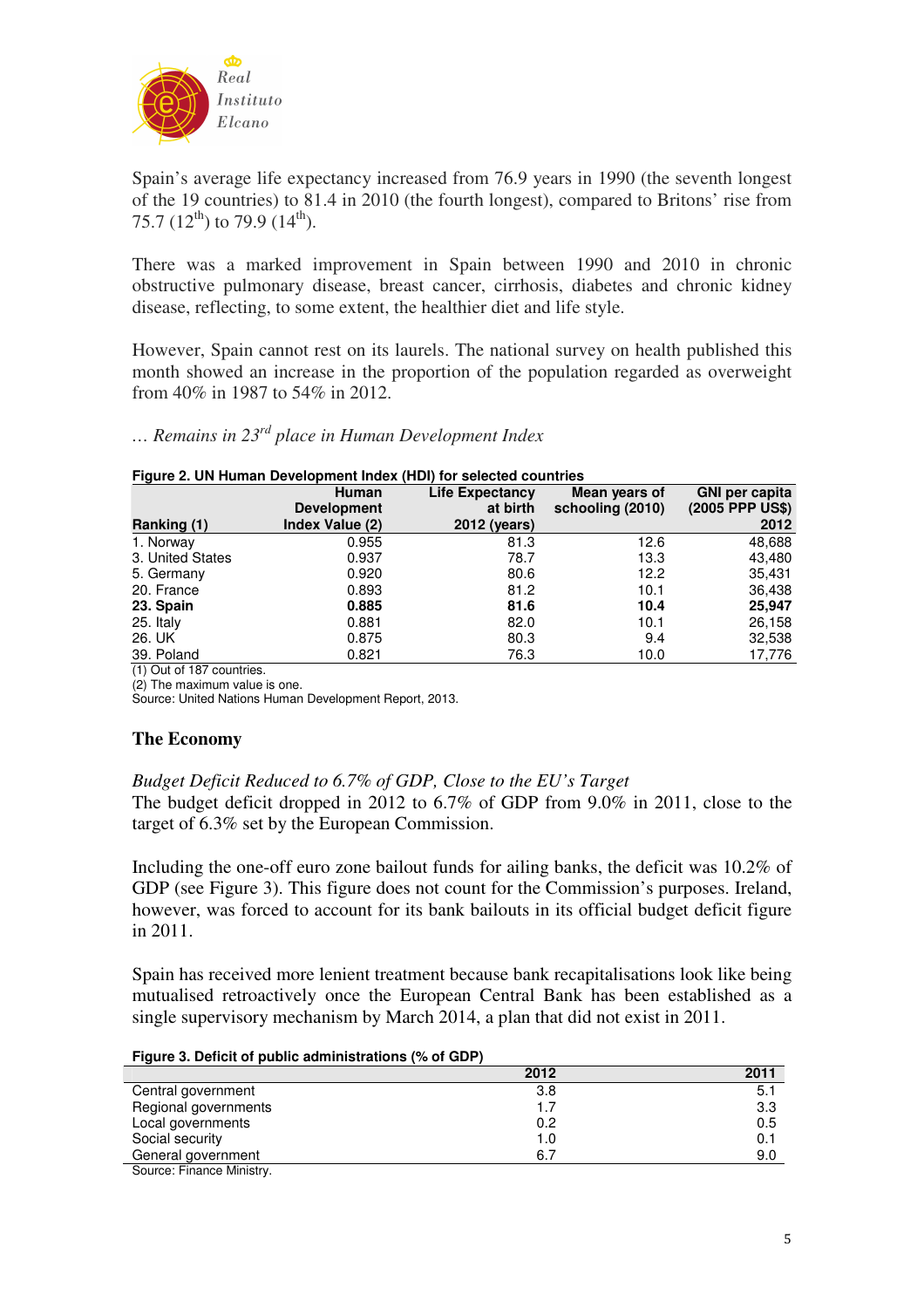

For the first time since 2009, when the economy went into recession, the regional governments reduced their combined deficit to 1.7% of GDP from 3.3% in 2011, but it was above the target set by the central government of 1.5% (see Figure 4).

| Figure 4. Regional budget deficits, 2012 and 2011 (% of regional GDP) |      |         |  |  |
|-----------------------------------------------------------------------|------|---------|--|--|
| Region                                                                | 2012 | 2011    |  |  |
| Andalusia                                                             | 2.0  | 3.5     |  |  |
| Aragón                                                                | 1.5  | 2.6     |  |  |
| Asturias                                                              | 1.0  | 3.6     |  |  |
| <b>Balearic Islands</b>                                               | 1.8  | 4.2     |  |  |
| <b>Basque Country</b>                                                 | 1.4  | 2.6     |  |  |
| Canary Islands                                                        | 1.2  | 1.5     |  |  |
| Cantabria                                                             | 1.1  | $3.5\,$ |  |  |
| Castilla y León                                                       | 1.4  | 2.6     |  |  |
| Castilla-La Mancha                                                    | 1.5  | 7.9     |  |  |
| Catalonia                                                             | 2.0  | 4.0     |  |  |
| Extremadura                                                           | 0.7  | 4.7     |  |  |
| Galicia                                                               | 1.2  | 1.6     |  |  |
| La Rioja                                                              | 1.0  | 1.5     |  |  |
| Madrid                                                                | 1.1  | 2.0     |  |  |
| Murcia                                                                | 3.0  | 4.5     |  |  |
| Navarre                                                               | 1.3  | 2.0     |  |  |
| Valencia                                                              | 3.5  | 5.0     |  |  |
| Combined deficit                                                      | 1.7  | 3.3     |  |  |
| Source: INE.                                                          |      |         |  |  |

Olli Rehn, the EU Commissioner for Economic and Monetary Affairs, praised the government for the 'structural effort made to cut the deficit as asked', adding that it faced 'unexpected problems in growth'.

One factor behind the deficit reduction was a delay in returning money owed to some taxpayers to early 2013 so that it did not form part of the 2012 figures.

The economy shrank 1.4% in 2012 compared with anaemic growth of 0.4% in 2011. Domestic demand chipped 3.9% from GDP (-1.9% in 2011) and external demand boosted GDP by 2.5% (2.3% in 2011). But for the continued rise in exports, the economy would have shrunk more.

The Commission forecasts GDP shrinkage of 1.4% this year, much higher than the government's figure, and a budget deficit of 7.2% of GDP, well above the 4.5% figure agreed with Brussels.

Brussels is expected to reward the government's efforts by giving it more leeway to bring its budget deficit under control. The government is committed to reducing the deficit to the EU threshold of 3% in 2014 (from a previously agreed 2013), a Herculean task.

The construction sector's share of GDP continued to decline in 2012 (see Figure 5). The number of construction workers dropped by more than one million between 2008 and 2012 (see Figure 6). House prices fell by an average of 13.7% in 2012, the biggest decline since the bursting of the property bubble at the end of 2007.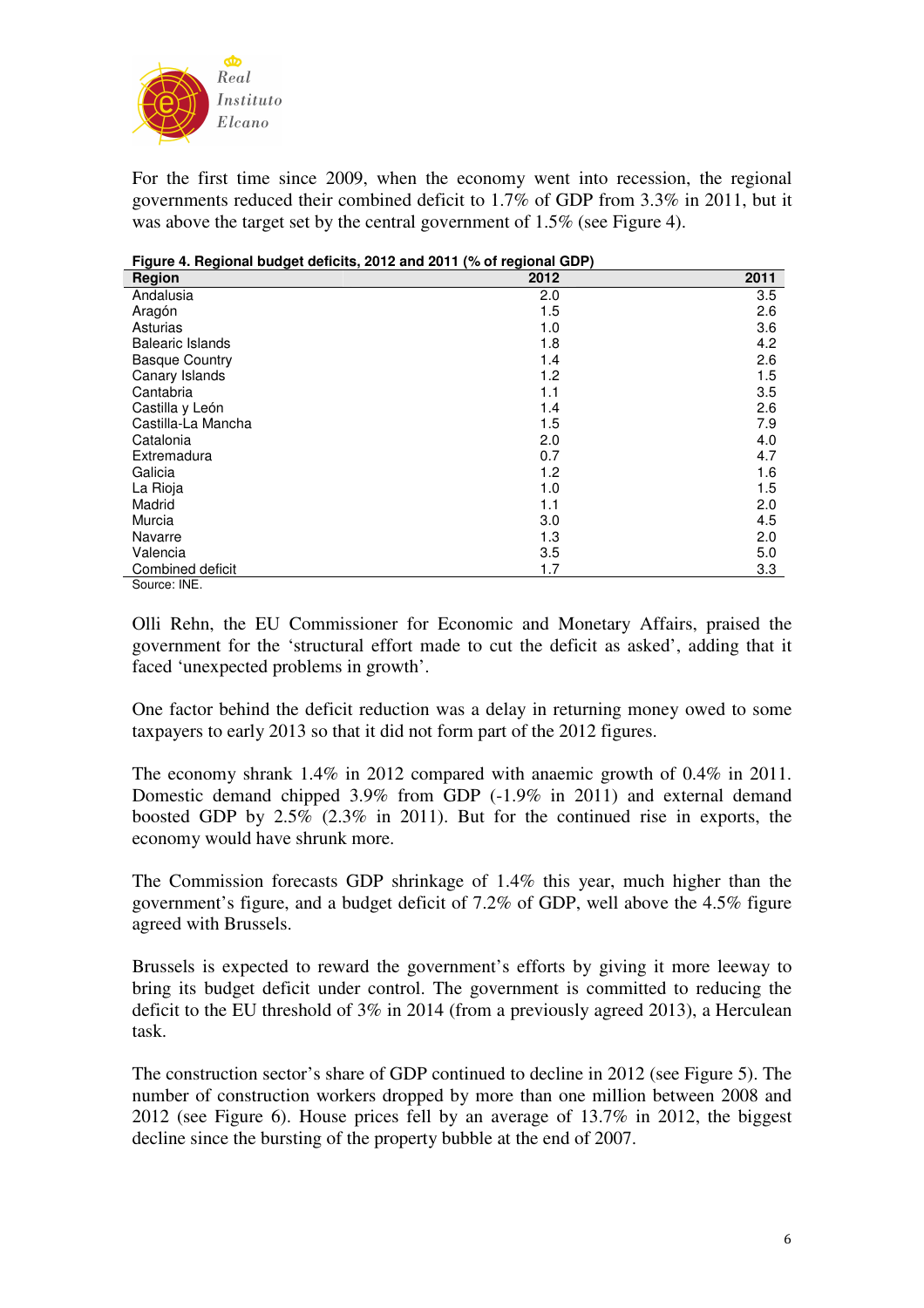

|                                 | <b>GDP structure</b> | <b>Employment by sectors</b> |
|---------------------------------|----------------------|------------------------------|
| Agriculture                     | 2.7(2.6)             | 4.4(4.8)                     |
| Construction and industry       | 26.0(28.3)           | 20.7(22.6)                   |
| <b>Services</b>                 | 71.3(69.1)           | 74.9 (72.6)                  |
| Note: 2011 figures in brackets. |                      |                              |
| Source: INE.                    |                      |                              |

#### **Figure 5. GDP Structure (%) and Employment by Sectors (% of total jobs), 2012**

**Figure 6. Workers by sector, 2008-12 (million)** 

| $\frac{1}{2}$ , $\frac{1}{2}$ , $\frac{1}{2}$ , $\frac{1}{2}$ , $\frac{1}{2}$ , $\frac{1}{2}$ , $\frac{1}{2}$ , $\frac{1}{2}$ , $\frac{1}{2}$ , $\frac{1}{2}$ , $\frac{1}{2}$ , $\frac{1}{2}$ |       |       |       |       |       |
|-----------------------------------------------------------------------------------------------------------------------------------------------------------------------------------------------|-------|-------|-------|-------|-------|
|                                                                                                                                                                                               | 2008  | 2009  | 2010  | 2011  | 2012  |
| Services                                                                                                                                                                                      | 13.83 | 13.38 | 13.40 | 13.19 | 12.71 |
| Industry                                                                                                                                                                                      | 3.04  | 2.68  | 2.62  | 2.52  | 2.38  |
| Construction                                                                                                                                                                                  | 2.18  | 1.80  | 1.57  | 1.27  | 1.07  |
| Agriculture                                                                                                                                                                                   | 0.80  | 0.78  | 0.80  | 0.80  | 0.78  |
| Total                                                                                                                                                                                         | 19.85 | 18.64 | 18.40 | 17.80 | 16.95 |

Spain's export drive, which helped to cut the trade deficit in 2012 by 33.6% to  $\epsilon$ 30.8 billion and reduce the current account deficit to less than 1% of GDP (from a massive 10% in 2007), will continue this year. According to the Commission's forecasts, exports of goods and services will grow 4.2%, the fastest rise in the EU (see Figure 7).

#### **Figure 7. Exports of Goods and Services (annual percentage growth)**

| . .                                                      | - -  |      |
|----------------------------------------------------------|------|------|
|                                                          | 2013 | 2012 |
|                                                          | 4.2  | 3.1  |
| Spain<br>Estonia                                         | 4.1  | 5.8  |
| Germany                                                  | 3.3  | 4.1  |
| Euro zone                                                | 2.6  | 2.8  |
| Italy                                                    | 2.1  | 1.8  |
| France                                                   | 2.0  | 2.3  |
| $\overline{\phantom{0}}$<br>$\sim$<br>$\sim$<br>$\cdots$ |      |      |

Source: European Commission.

Although Spain has made impressive strides in boosting its exports over the last four years, the country still lags behind the other big EU economies in this sphere. According to the World Bank's latest comparative figures for exports and population (2010), Spain's per capita exports were US\$5,339 compared with US\$15,474 for Germany, US\$8,010 for France and US\$7,458 for Italy. In 2012, Spain's exports per head, based on the official population figure on 1 January and exports for the whole year, were US\$6,225.

The progress in Spain's internationalisation is well documented and explained in a twovolume study published by the Leading Brands of Spain Forum earlier this month (www.atlas.marcasrenombradas.com).

#### *Benchmark 10-year bond rallies and yield eases*

The 10-year government bond yield fell to below 5% earlier this month for the first time since November 2010, reflecting the improvement in some of Spain's macroeconomic fundamentals, and leading the Treasury to hold an unexpected auction of long-dated bonds in order to take advantage of lower borrowing costs.

The yield then rose a little to just over 5% after the EU's controversial bailout of Cypriot banks involving a levy on deposits (see Figure 8).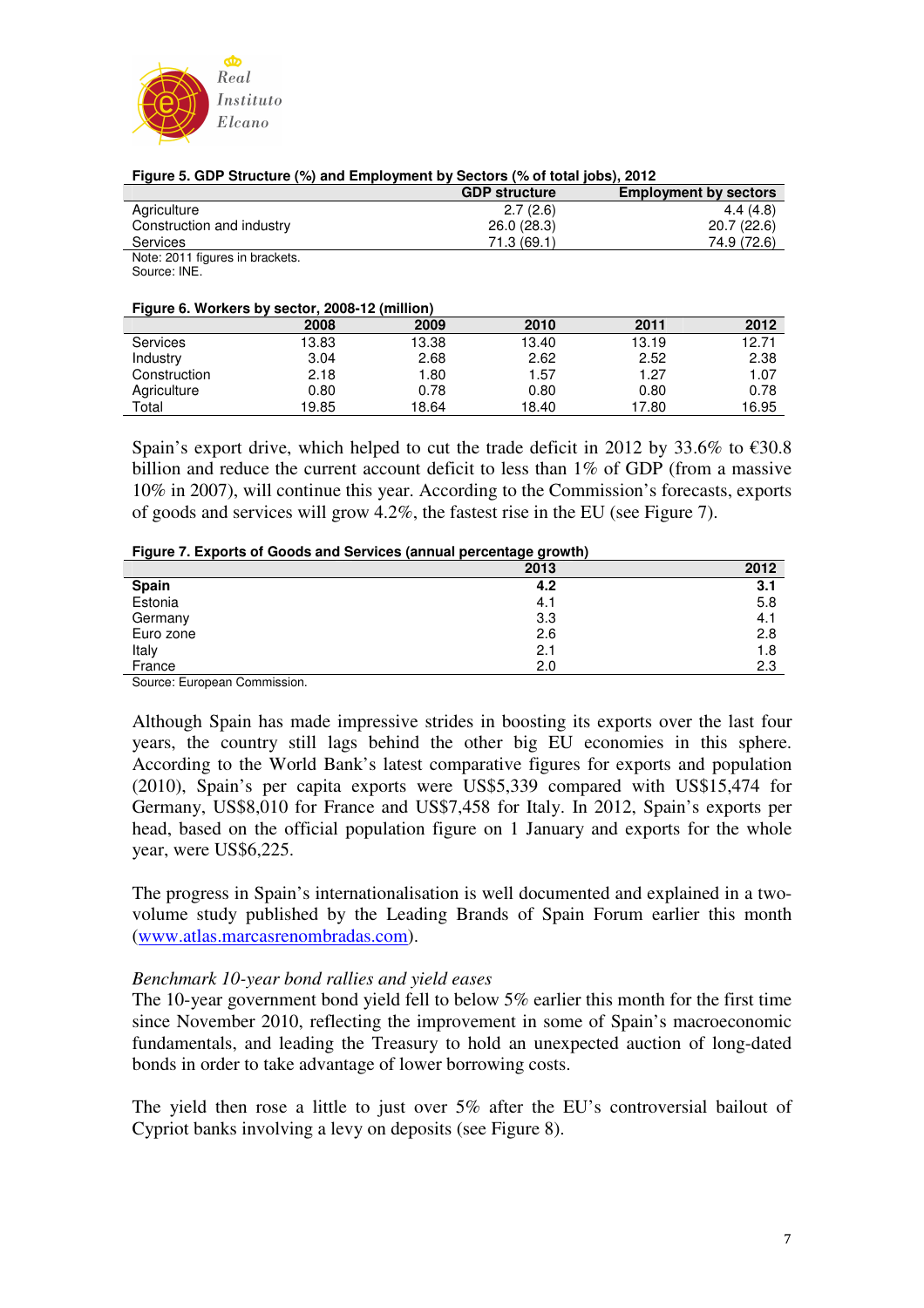

| $\tilde{\phantom{a}}$<br>$\tilde{\phantom{a}}$ | Yield, 18 December | Yield, 18 March |
|------------------------------------------------|--------------------|-----------------|
| Germany                                        | 1.42               | 1.40            |
| Greece                                         | 12.70              | 11.24           |
| Ireland                                        | 4.65               | 4.15            |
| Italy                                          | 4.45               | 4.64            |
| Portugal                                       | 7.14               | 6.03            |
| Spain                                          | 5.33               | 5.03            |
| Ostrono - Thomas - A Decition                  |                    |                 |

#### **Figure 8. 10-Year government bond yields (%) and spreads over Germany's bunds**

Source: ThomsonReuters.

## *Registered unemployment surpasses 5 million for the first time*

The number of registered unemployed exceeded 5 million at the end of February and the number of social security contributors, at 16.1 million, was the lowest since 2002.

The government drew comfort from the fact that the almost 60,000 increase in the number of jobless was the smallest rise since February 2008 and 1.2% higher than in January 2013.

Spain has two measures for unemployment. The other one is based on quarterly labour market surveys of households, in accordance with EU methodology. The stated number of jobless at the end of 2012 was almost 1 million higher at 6 million (26% of the workforce).

# *Spain drops to 12th place in world vehicle producer league*

Spain produced 1.97 million vehicles in 2012, 16.6% fewer than in 2011 and resulting in a fall to  $12<sup>th</sup>$  place in the global ranking from  $9<sup>th</sup>$  in 2011 (see Figure 9).

| <b>Tryald Strip To Venicia produccio, 2012</b> (immone of unite) |                      |                    |                      |  |  |
|------------------------------------------------------------------|----------------------|--------------------|----------------------|--|--|
|                                                                  | <b>Million units</b> |                    | <b>Million units</b> |  |  |
| 1. China                                                         | 19.27                | 9. Thailand        | 2.48                 |  |  |
| 2. US                                                            | 10.32                | 10. Canada         | 2.46                 |  |  |
| 3. Japan                                                         | 9.94                 | 11. Russia         | 2.23                 |  |  |
| 4. Germany                                                       | 5.64                 | 12. Spain          | 1.97                 |  |  |
| 5. South Korea                                                   | 4.55                 | 13. France         | 1.96                 |  |  |
| 6. India                                                         | 4.14                 | 14. UK             | 1.57                 |  |  |
| 7. Brazil                                                        | 3.34                 | 15. Czech Republic | 1.17                 |  |  |
| 8. Mexico                                                        | 3.00                 |                    |                      |  |  |
| $\sim$ $\sim$ $\sim$                                             |                      |                    |                      |  |  |

### **Figure 9. Top 15 vehicle producers, 2012 (millions of units)**

Source: Anfac.

Spain remained the second-largest EU producer, but only just ahead of France.

Sales of vehicles in Spain declined 13.4% in 2012 to 699,589 units, the lowest figure since 1986, and 1.27 million were exported.

## *Inditex founder moves up to third place in Forbes billionaires ranking*

Amancio Ortega, the founder of Inditex, the world's largest fashion retailer by sales, was ranked third in Forbes's latest league table of 1,426 billionaires, with personal wealth of US\$57 billion, up from fifth place in 2012 with US\$37.5 billion.

He is one of 20 Spaniards in the list (see Figure 10), compared with 58 for Germany, 37 for the UK, 24 for France and 23 for Italy.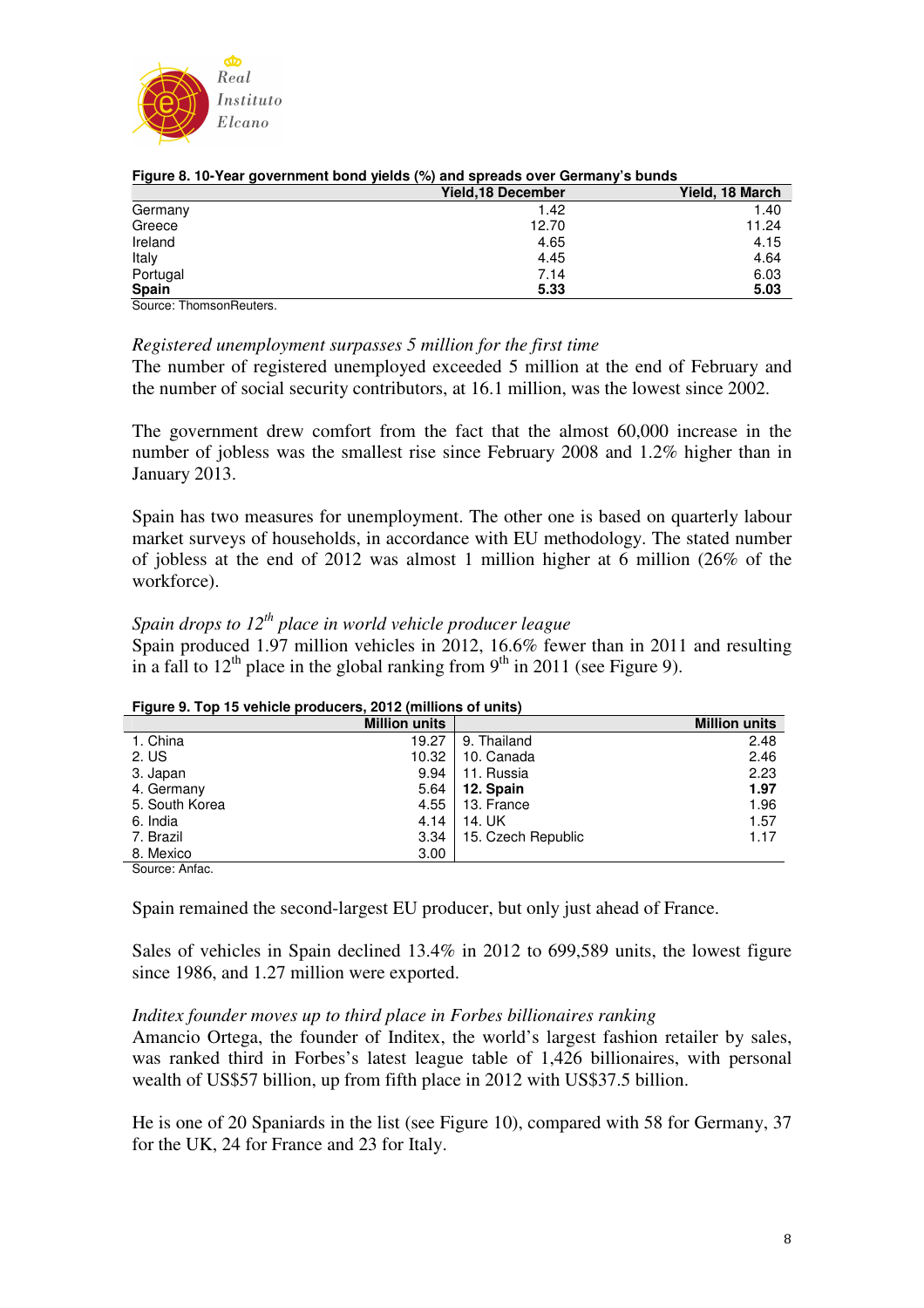

|                             | Source of wealth | US\$ bn |  |
|-----------------------------|------------------|---------|--|
| 3. Amancio Ortega           | Zara             | 57.0    |  |
| 195. Rosalía Mera           | Zara             | 6.1     |  |
| 219. Juan Roig              | Supermarkets     | 5.5     |  |
| 248. Isak Andic             | Mango            | 5.0     |  |
| 527. Manuel Jové            | Real estate      | 2.7     |  |
| 589. Alicia Koplowitz       | Construction     | 2.5     |  |
| 613. Rafael del Pino        | Construction     | 2.4     |  |
| 704. Juan Abelló            | Investments      | 2.1     |  |
| 831. Helena Revoredo        | Prosegur         | 1.8     |  |
| 831. Juan-Miguel Villar Mir | Construction     | 1.8     |  |

#### **Figure 10. Top 10 Spaniards in the Forbes ranking of billionaires (US\$ billioin)**

Source: Forbes.

#### **Corporate scene**

#### *Inditex's 2012 profits rise 22%*

Inditex, the world's largest fashion retailer by sales whose flagship store is Zara, boosted its profits by 22% to  $\epsilon$ 2.36 billion on the back of further expansion abroad.

The group, whose financial year ends on 31 January, opened a net 482 stores in 2012, including launches in Armenia, Ecuador and Macedonia. Only 21% of sales came from its home market.

Stellar growth has caused Inditex's share price to skyrocket and made Amancio Ortega, its founder, the world's third-richest individual in the Forbes ranking (see Figure 10). Its profit surge bucked the general trend in Spain (see Figure 11).

#### *Iberia calls off strike after reaching deal*

Iberia's workers called off a third strike planned for this week after accepting a mediator's proposal to reduce the number of job losses from 3,807, or just under a fifth of the workforce, to 3,141.

The two five-day strikes led to the cancellation of hundreds of flights and refunds for passengers for whom alternative flights could not be found, at a cost of around  $\epsilon$ 3 million a day for International Airlines Group (IAG).

IAG was formed in 2010 from the merger of Iberia and British Airways and made a near €1 billion pre-tax loss in 2012, most of it due to Iberia. Iberia owns 45% of IAG.

José Manuel Soria, Spain's Industry Minister, questioned Iberia's link-up with BA and implied it had not got a fair deal. 'From the moment there was a merger between British Airways and Iberia the number of routes for BA has increased and the number for Iberia has fallen. Earnings for BA have risen and fallen for Iberia… It gives the impression that there has not really been a merger at all'.

#### *Total profits of main listed companies plunge 57% in 2012*

The profits of the companies that form the Ibex-35, the benchmark index of the Madrid Stock Exchange, fell by 57.6% in 2012 to their lowest level since 2002 and those of all listed companies were negative for the first time ever because of the massive  $\epsilon$ 19 billion loss of Bankia (see Figure 11).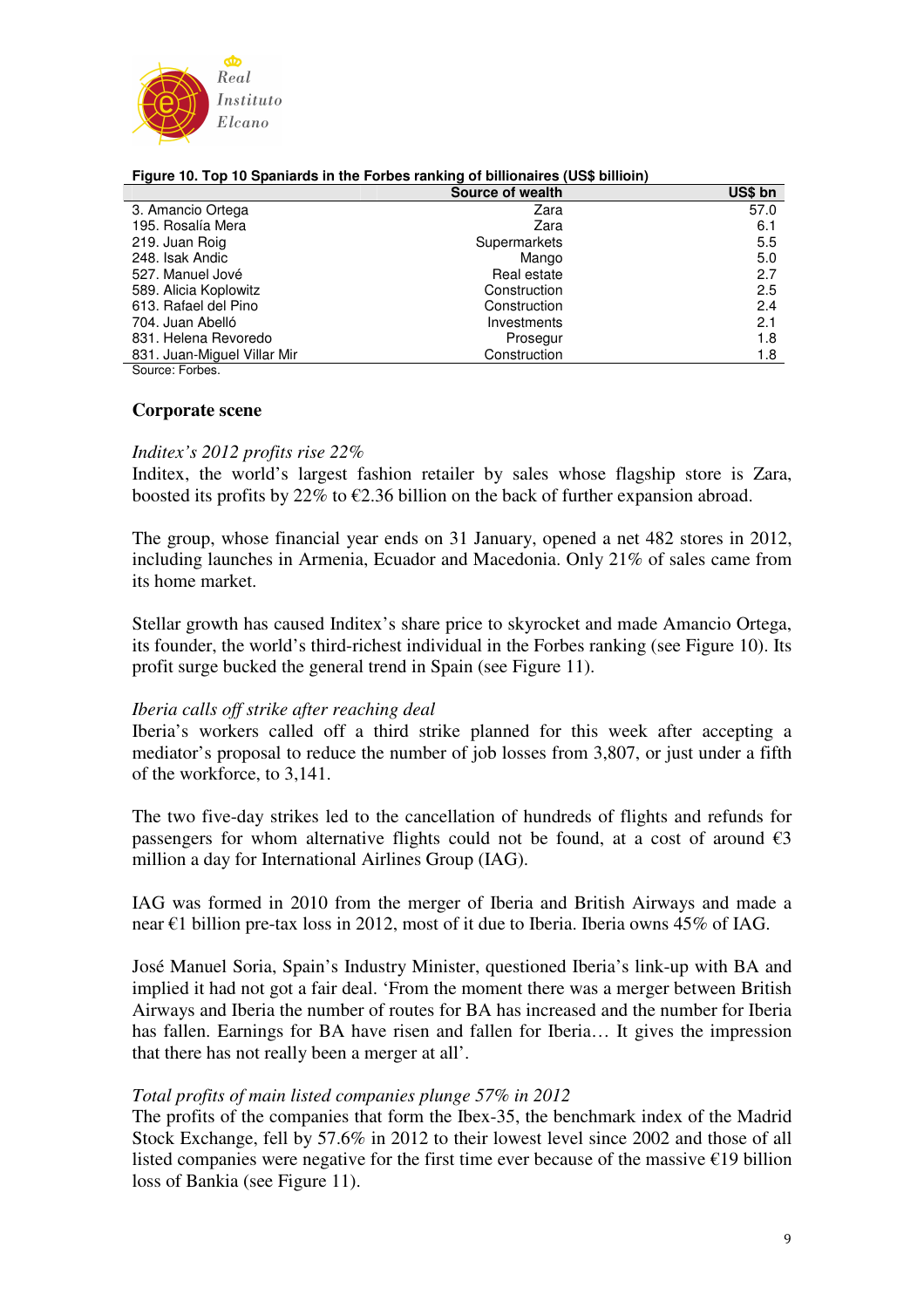

| Company                  | <b>Sector</b>           | Profit ( $\varepsilon$ mn) | % change |
|--------------------------|-------------------------|----------------------------|----------|
| Abengoa                  | Technology              | 125.4                      | $-51.3$  |
| Abertis                  | Motorways               | 1,024.4                    | 42.6     |
| Acciona                  | Construction            | 189.4                      | $-6.3$   |
| Acerinox                 | Metals                  | $-18.3$                    |          |
| <b>ACS</b>               | Construction & services | $-1,926.4$                 |          |
| Amadeus IT Holding       | Travel technology       | 496.9                      | $-31.9$  |
| ArcelorMittal            | Steel                   | $-2,899.5$                 |          |
| <b>Banco Popular</b>     | Banking                 | $-2,461.0$                 |          |
| <b>Banco Sabadell</b>    | Banking                 | 81.9                       | $-64.7$  |
| <b>Banco Santander</b>   | Banking                 | 2,204.6                    | $-58.8$  |
| <b>Bankinter</b>         | Banking                 | 124.6                      | $-31.2$  |
| <b>BBVA</b>              | Banking                 | 1,675.9                    | $-44.2$  |
| Caixabank                | <b>Banking</b>          | 229.7                      | $-78.2$  |
| Dia                      | Supermarket chain       | 157.9                      | 60.3     |
| Enagás                   | Electricity             | 379.5                      | 4.0      |
| Endesa                   | Electricity             | 2,034.0                    | $-8.0$   |
| <b>FCC</b>               | Construction            | $-1,027.9$                 |          |
| Ferrovial                | Construction            | 709.7                      | $-42.9$  |
| <b>Gas Natural</b>       | Gas                     | 1,440.2                    | 8.6      |
| Grifols                  | Pharmaceutical          | 256.7                      | 410.3    |
| <b>IAG</b>               | Airlines                | $-943.6$                   |          |
| Iberdrola                | Electricity             | 2,840.7                    | 1.3      |
| Inditex (1)              | <b>Fashion retailer</b> | 1,655.0                    | 27.1     |
| Indra                    | Electronics             | 132.6                      | $-26.7$  |
| Mapfre                   | Insurance               | 665.7                      | $-30.9$  |
| Mediaset (Telecinco)     | Media                   | 50.1                       | $-54.6$  |
| OHL                      | Construction            | 1,005.5                    | 350.3    |
| Red Eléctrica            | Electricity             | 492.3                      | 6.9      |
| Repsol                   | Oil                     | 2,060.0                    | $-6.0$   |
| Sacyr-Vallehermoso       | Construction            | $-977.5$                   | $-39.0$  |
| <b>Técnicas Reunidas</b> | Engineering             | 133.4                      | 3.0      |
| Telefónica               | Telecoms                | 3,928.0                    | $-27.3$  |
| Viscofán                 | Artificial casings      | 105.0                      | 3.8      |
| Total                    |                         | 14,080.4                   | $-57.7$  |

#### **Figure 11.Profits in 2012 of Ibex-35 companies (€ million and % change over 2011)**

(1) First nine months.

Source: Based on figures sent by companies to the National Securities Market Commission.

Bankia was formed in 2011 from the merger of seven regional savings banks, all of them hit by the bursting of Spain's property bubble. It was nationalised in 2012 and after revealing a huge capital hole was rescued by EU bail-out funds.

Although transferring its most toxic assets to the 'bad bank' created as part of the EU rescue, Bankia's non-performing loan ratio still rose to 13% from 7.6% at the end of 2011. The bad bank's loans do not figure in NPL statistics.

Losses were also registered by six construction companies. This sector, whose bad loans contaminated many banks, has been in the doldrums since 2008. The combined loss of Colonial, Reyal, Martinsa, ACS, FCC and Sacyr was €6.5 billion.

Geographic diversification prevented the profits of the listed companies from being even lower or the losses higher. Last year 62.4% of the revenues of the Ibex-35 companies were generated abroad, up from 59.7% in 2011.